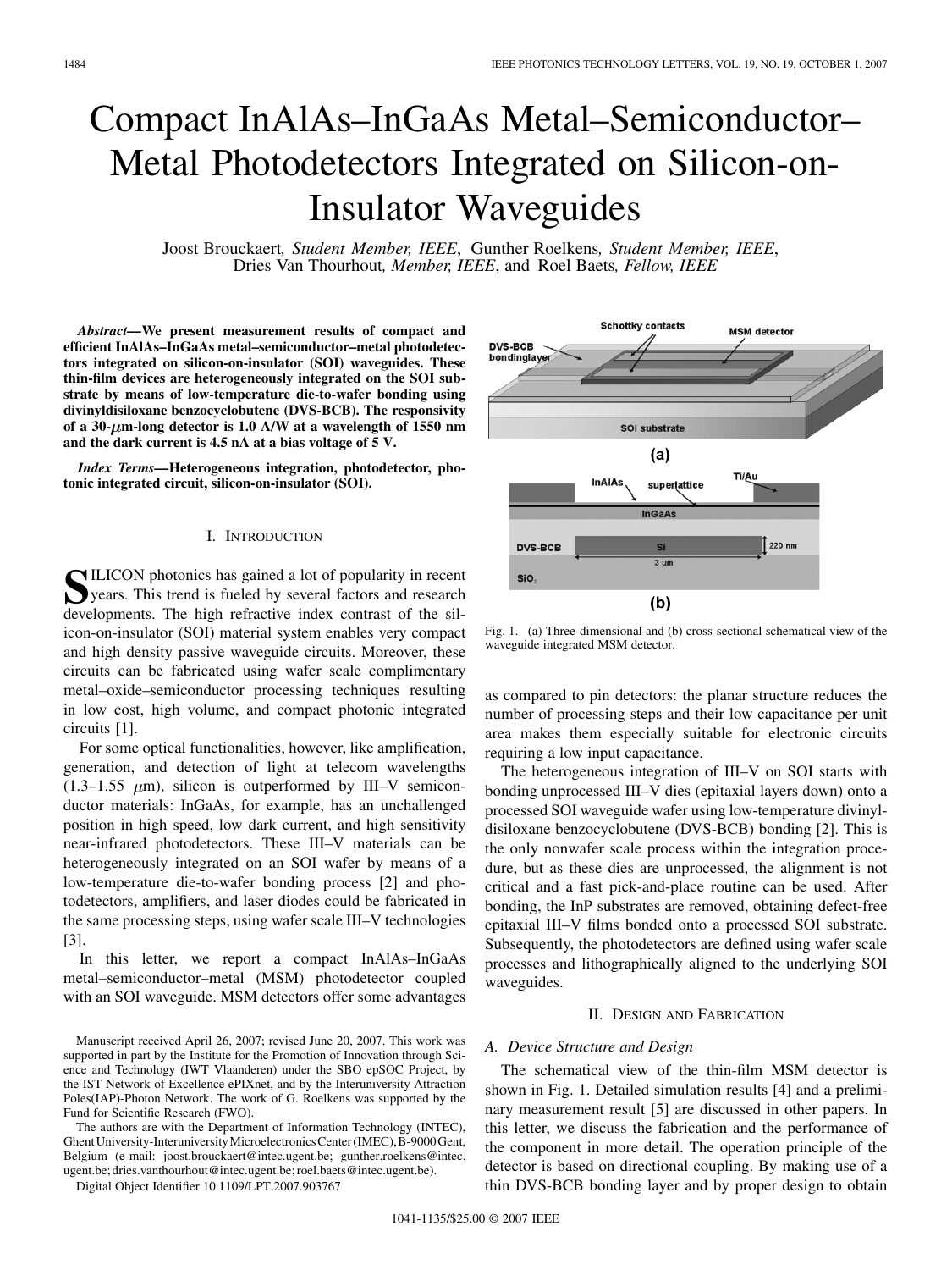phase-matching between the optical mode in the SOI waveguide and the detector waveguide, optical coupling between both modes will occur. The SOI wafer consists of a 220-nm-thick Si layer on top of a 1- $\mu$ m-thick SiO<sub>2</sub> burried oxide layer on a Si substrate. The SOI waveguide is etched through and is 3  $\mu$ m wide. The detector layer structure consist of a 40-nm InAlAs Schottky barrier enhancement layer, 20-nm InAlAs–InGaAs digital graded superlattice layer to decrease carrier trapping by the bandgap discontinuity between  $In<sub>0.52</sub>Al<sub>0.48</sub>As$  and  $In<sub>0.53</sub>Ga<sub>0.47</sub>As, and a 145-nm  $In<sub>0.53</sub>Ga<sub>0.47</sub>As absorption layer.$$ All layers are not intentionally doped and lattice-matched to the InP substrate. Two Schottky electrodes (Ti–Au, 20 nm/200 nm) are deposited on top, with a spacing equal to the SOI waveguide width, as can be seen in Fig. 1. Lateral confinement of light in the thin-film detector waveguide is obtained by the two coplanar Ti–Au Schottky contacts. The large imaginary parts of the refractive index of Ti (4.62) and Au (9.81) at a wavelength of 1.55  $\mu$ m lowers the effective refractive index of these two vertical slices as compared with the central slice and this provides lateral confinement. As these two coplanar Schottky contacts are used to obtain lateral waveguide confinement, optical loss due to absorption in these contacts is limited and calculated to be less than 10% [4].

The advantage of this waveguide MSM geometry as compared to a normal incidence heterogeneously integrated pin photodetector design [6] is that it allows independent optimization of optical path length and carrier transit time. This transit time can be decreased by decreasing both SOI waveguide width and Schottky contact spacing. Using standard optical contact lithography, contact spacing of 1  $\mu$ m is easily obtainable resulting in an estimated transit time limited bandwidth of 15–20 GHz as compared to literature examples [7]. A heterogeneously integrated edge-coupled pin photodetector [8] also allows efficient and high-speed operation but the need of an inverted SOI taper makes this device large as compared with the MSM detector reported in this letter.

# *B. Fabrication*

The fabrication starts with the DVS-BCB die-to-wafer bonding. After cleaning, an unprocessed III–V die is bonded on top of the SOI waveguide substrate by means of DVS-BCB. The spacing between III–V and SOI is  $\sim$ 100 nm as can be seen in the cross section (Fig. 2). After bonding, the InP substrate is removed by grinding down to 60  $\mu$ m and afterwards chemically etched using HCl until an InGaAs etch stop layer is reached. This etch stop layer on top of an InP sacrificial layer is removed by a selective wet etch using  $H_2SO_4$ :  $H_2O_2$ :  $H_2O$ and finally, the InP sacrificial layer on top of the 40-nm In-AlAs barrier enhancement layer is removed using 1:1:2  $HCl : H_3PO_4 : CH_3COOH$ . The detector area is defined by etching down to the DVS-BCB bonding layer by means of nonselective wet etching using  $1:1:20 \text{ H}_3\text{PO}_4: \text{H}_2\text{O}_2: \text{H}_2\text{O}.$ In a next step, a DVS-BCB insulation layer is spun and a contact window is opened above the SOI waveguides. The native oxide from the exposed InAlAs layer is removed by a 20-s dip in  $NH_4OH : H-2O (1:10)$ , and finally, the coplanar Schottky



Fig. 2. Cross section of an SOI waveguide-coupled MSM detector. Only the right half of the detector/waveguide is shown in this picture.



Fig. 3. Top view on three  $40-\mu$ m-long thin-film MSM detectors on top of  $3-\mu$ m -wide SOI waveguides. The waveguide pitch is 30  $\mu$ m.

contacts are defined. Fig. 3 shows some fabricated devices with a pitch of 30  $\mu$ m. These detectors are 40  $\mu$ m long.

# III. MEASUREMENT RESULTS

We measured MSM detectors with lengths ranging from 40  $\mu$ m down to 25  $\mu$ m and Schottky contact spacing of 3  $\mu$ m. All these detectors were processed on top of a  $3$ - $\mu$ m-wide deeply etched SOI waveguide with a height of 220 nm. Light was coupled from a standard single-mode fiber into a  $10$ - $\mu$ m-wide ridge waveguide using shallowly etched fiber couplers [9]. The measured coupling efficiency of these fiber couplers was 25% at 1.57  $\mu$ m and 21% at 1.55  $\mu$ m. These waveguides are then tapered down to  $3-\mu m$ -wide waveguides using adiabatic tapers. All waveguide structures, including the fiber couplers, are designed for TE-polarized light. If needed, a polarization diversity configuration can be implemented to obtain polarization-insensitive photonic integrated circuits [10].